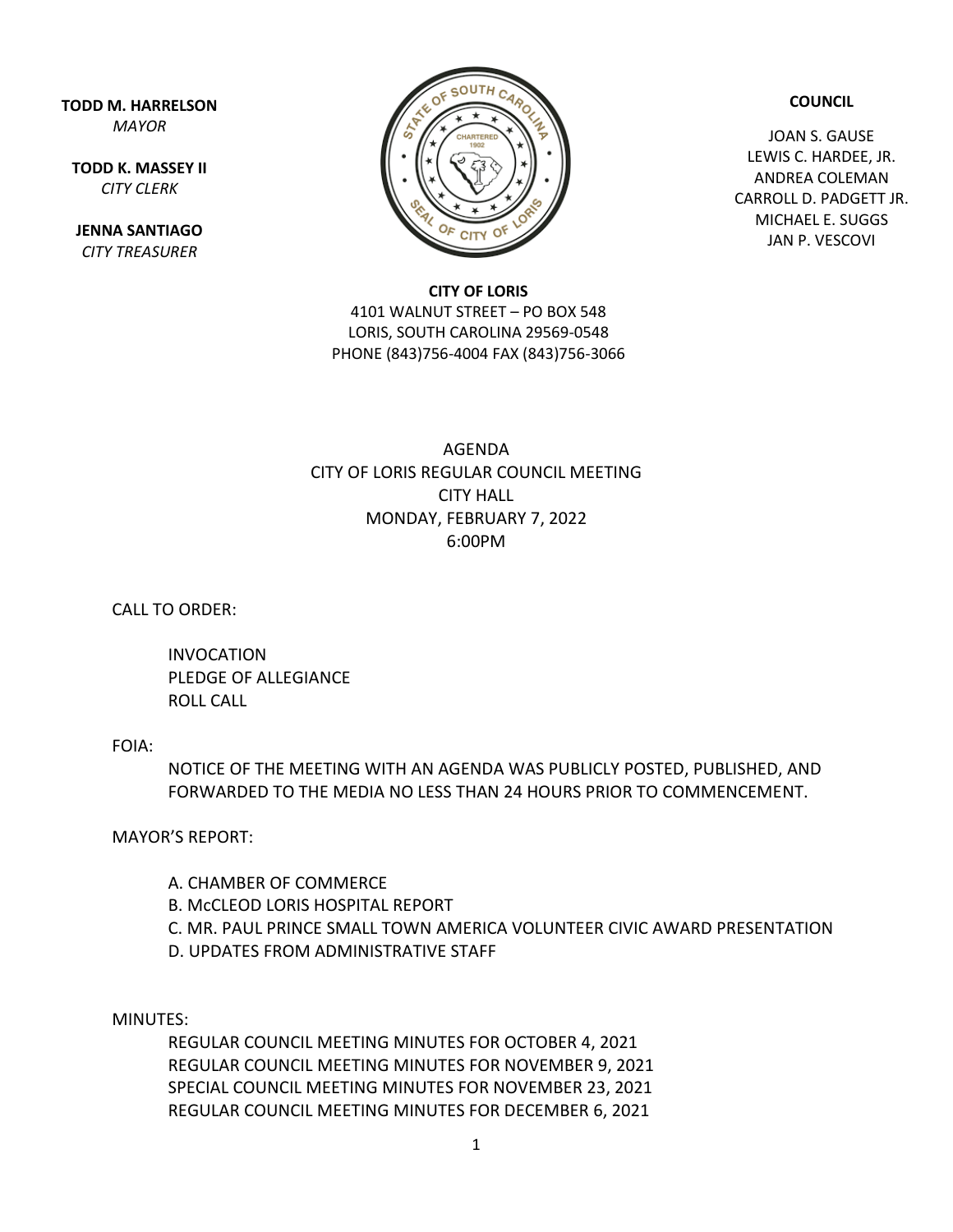COMMITTEE REPORTS:

FINANCE / ADMINISTRATION COMMITTEE -VERBAL PUBLIC SAFETY COMMITTEE- VERBAL INFRASTRUCTURE COMMITTEE – VERABL COMMUNITY PROGRAMS COMMITTEE – VERBAL

BUSINESS:

- A. SECOND READING OF ORDINANCE 06-21, REPEALING THE FLOOD DAMAGE PREVENTION ORDINANCE AND ADOPTING A NEW FLOOD DAMAGE PREVENTION ORDINANCE.
- B. COUNCIL WILL DISCUSS WHAT FUNDS WILL BE USED TO PURCHASE THE HERITAGE RD PROPERTY.
- C. COUNCIL WILL DISCUSS THE CITY PUBLIC DEFENDER VACANCY.

EXECUTIVE SESSION:

- A. DISCUSSION OF PERSONNEL MATTERS.
- B. DISCUSSION OF CONTRACTUAL MATTERS BETWEEN CITY OF LORIS AND HORRY COUNTY GOVERNMENT.

NOTICE: ACTION MAY BE TAKEN ON MATTERS DISCUSSED IN EXECUTIVE SESSION

DEPARTMENTAL REPORTS:

- A. PUBLIC WORKS- WILL BE VERBALLY PROVIDED
- B. CODE ENFORCEMENT- WILL BE VERBALLY PROVIDED
- C. RECREATION DEPARTMENT- WILL BE VERBALLY PROVIDED
- D. POLICE DEPARTMENT- ATTACHED
- E. FIRE DEPARTMENT- VERBALLY